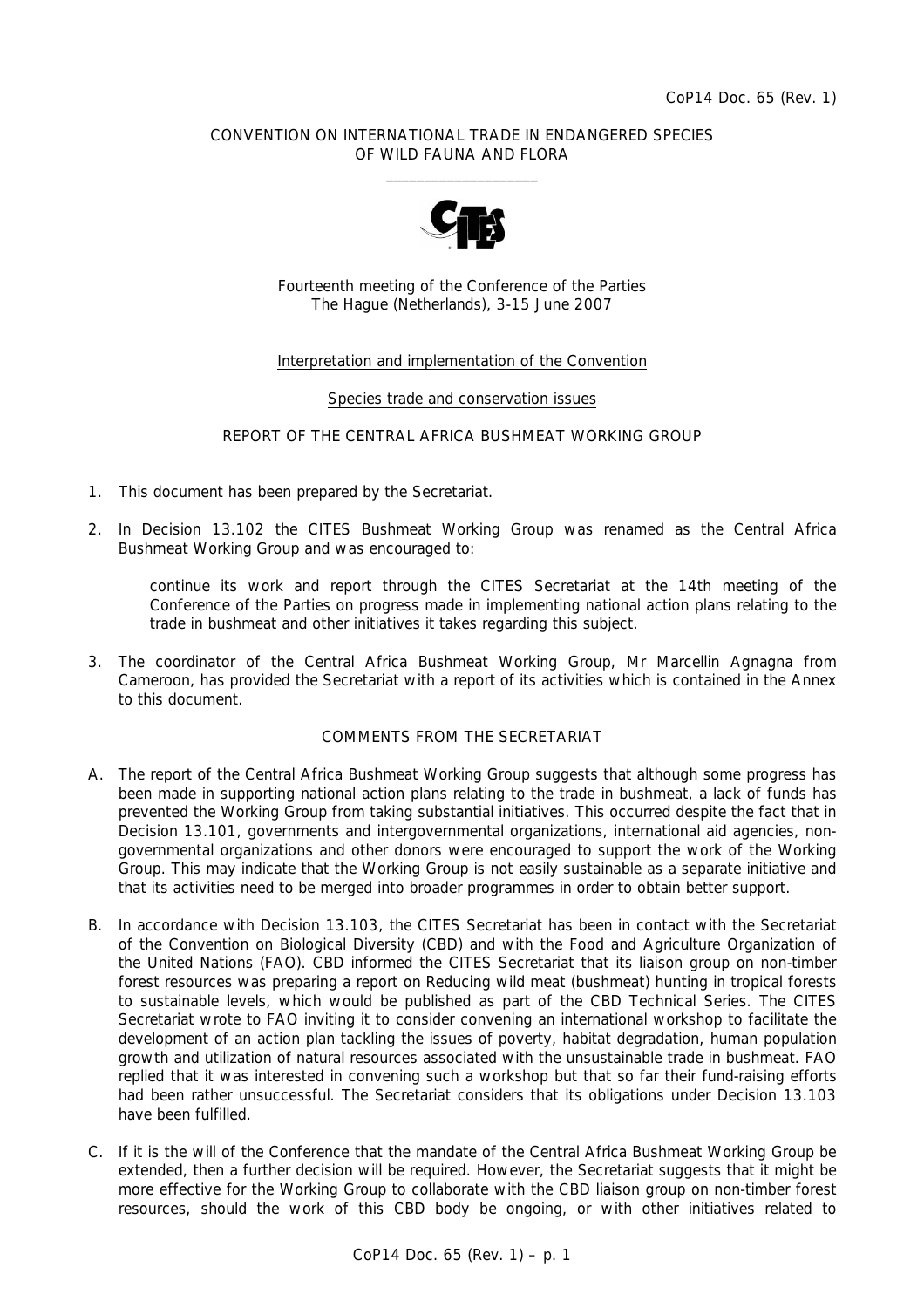sustainable forest management rather than with CITES, which is primarily concerned with international trade. Consequently, the Secretariat suggests that the Conference of the Parties adopt the following decision:

#### *Directed to the Central Africa Bushmeat Working Group*

 14.XX The Central Africa Bushmeat Working Group is encouraged to collaborate with the Convention on Biological Diversity and the Food and Agriculture Organization of the United Nations in its work and is invited to draw to the attention of the Standing Committee and/or the Conference of the Parties, to any matters relating to the implementation of Resolution Conf. 13.11.

 If this were agreed, then the Conference of the Parties could consider maintaining Decision 13.101 directed to Parties, intergovernmental organizations, international aid agencies, non-governmental organizations and other donors which reads:

 *Governments and intergovernmental organizations, international aid agencies, non-governmental organizations and other donors are encouraged to support the work of the Central Africa Bushmeat Working Group and its member States to implement national action/management plans and to develop a database regarding trade in bushmeat.*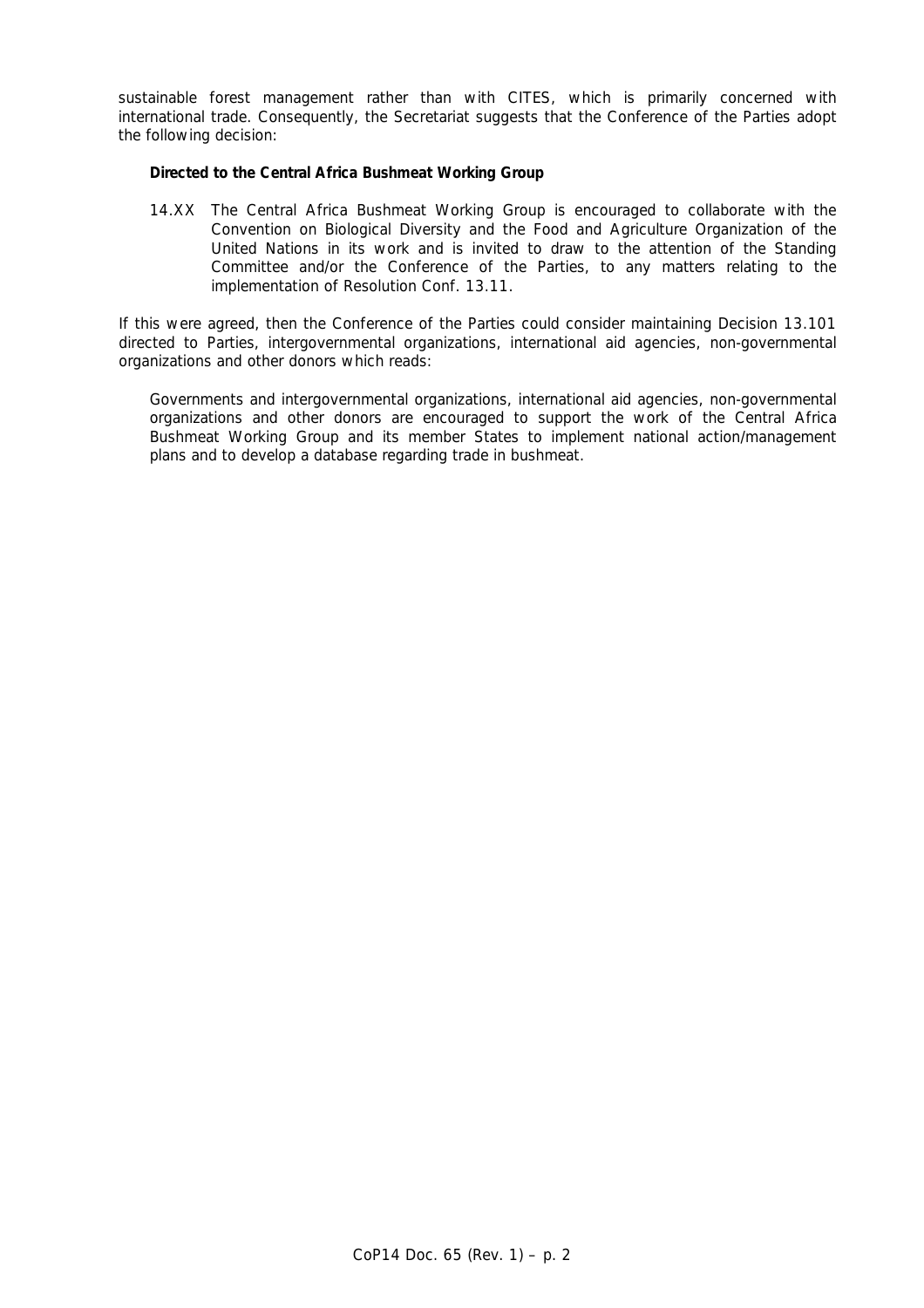### Global report on the activities of the Bushmeat Working Group in central Africa

Following Decision 11.166 adopted by the Conference of the Parties at its 11th meeting held in Kenya in April 2000, the Convention on International Trade in Endangered Species of Wild Fauna and Flora (CITES) convened a Bushmeat Working Group in order to analyse and reflect on the bushmeat crisis, and to propose solutions to range States. The Working Group's mandate was renewed at the 12th meeting of the Conference of the Parties held in November 2002 in Santiago, Chile.

From 2000 to 2002, the Working Group drew up an action plan and developed a pilot programme for central Africa. Six countries are included in this programme: Cameroon, the Central African Republic, the Congo, the Democratic Republic of the Congo, Equatorial Guinea and Gabon.

The implementation of the programme started in July 2002 and was completed in December 2004. Actions taken during that period cover legislative and political issues and assistance to administrations responsible for the management of wild fauna. A study on policies and legislation relating to wild fauna in the subregion was conducted and made available to the administrations. This study serves as a reference for the redrafting of wild fauna policies and laws that some States have started.

The study has also been made available to COMIFAC (*Commission des Forêts d'Afrique Centrale* – Central Africa Forest Commission) and serves as a reference for the convergence plan on the management of the Congo basin forests. A framework comprising fauna directors, national focal points, civil society representatives, donors, resource people and other partners has been established and meets regularly to address bushmeat issues in the subregion.

A process to draw up bushmeat national strategies and action plans has been started, and at least three countries have adopted an action plan and a national strategy that are yet to be implemented.

Some strategies and national action plans were presented at CoP13 in Bangkok.

The bushmeat issue has been integrated and become an important issue in most subregional initiatives dealing with biodiversity management.

The Working Group fulfilled its CITES mandate up to CoP13.

Nevertheless, owing to the persistence and magnitude of the bushmeat issue in the subregion, a five-year programme was elaborated and submitted at CoP13 that was based essentially on the implementation of the national action plans.

The Working Group prepared and submitted to the CITES Secretariat a draft resolution and two draft decisions for consideration at CoP13. These drafts were discussed and adopted at CoP13 in Bangkok, Thailand, in October 2004, thereby allowing the Bushmeat Working Group to continue its activities in central Africa and to develop a second series of activities on the basis of the five-year programme.

The regular donors, particularly the US Fish and Wildlife Service, Mac Arthur Foundation and DEFRA of the United Kingdom of Great Britain and Northern Ireland, have expressed their intention to continue their financial support to the Working Group's activities. Other interested donors have also expressed their intention to participate in this financial effort (WWF International, IFAW, etc.).

Following CoP13, from 2004 to the beginning of 2007, the Working Group minimized its activities owing to a lack of funding.

During this period, the Working Group worked at the country level by assisting in the improvement of new legislation on wild fauna. The Working Group helped Gabon take into account provisions relating to combating illegal trade and to regulating local consumption of bushmeat. The Working Group also assisted the Congo in the drafting and enactment of a new law on the management of wild fauna, and it successfully pressed for the inclusion of legal provisions on the use of and trade in bushmeat, in particular the regulation on products of wild fauna.